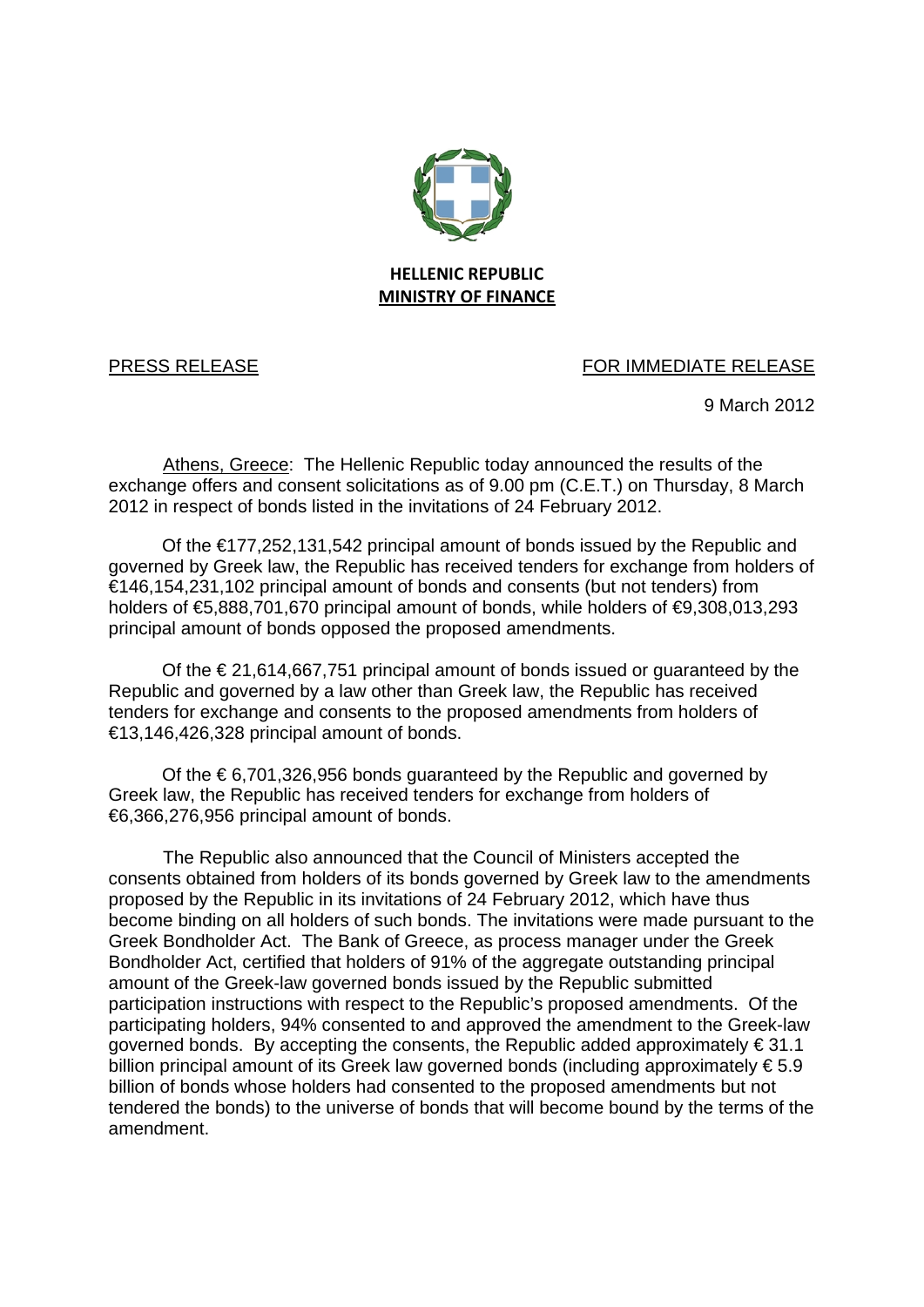The Republic announced that the minimum participation condition, the financing condition and the other conditions to the invitations have been satisfied. Furthermore, the Republic confirmed its intention to discharge its obligations to the holders of the Republic's amended Greek-law governed bonds on 12 March 2012 by delivering (i) new bonds of the Republic having a principal amount equal to 31.5% of the principal amount of the amended bonds, (ii) two series of PSI Payment Notes maturing on 12 March 2013 and 12 March 2014, respectively, together having a principal amount equal to 15% of the principal amount of the amended bonds, and (iii) detachable GDP-linked securities of the Republic having a notional amount equal to the principal amount of each holder's new bonds. As a result of these amendments, the Republic's obligation to pay interest on these bonds will be reduced as described in the invitation, and the reduced amounts will be paid by delivering Accrued Interest Notes on the settlement date in lieu of cash. No further interest will accrue or be payable on the amended bonds. All of the Republic's Greek law governed bonds will be cancelled on or after 12 March 2012, and the Republic will not extend the invitation period for those bonds.

The Republic has extended until 9:00 p.m. (C.E.T.) on 23 March 2012 the invitation period for each series of the Republic's bonds issued under a law other than Greek law and for bonds issued by state enterprises and guaranteed by the Republic to allow holders of those bonds who have not tendered them or submitted consents, as applicable, to do so. The Republic also deferred until 11 April 2012 the settlement date for the exchange only securities listed in its exchange offer only invitation of 24 February 2012. Accordingly, participation instructions for the bonds identified as Foreign Law Republic Titles, Foreign Law Guaranteed Titles, Republic Titles, Guaranteed Titles, Guaranteed Titles in Physical Form and Swiss Bonds may be submitted until 23 March 2012 at 9:00 p.m. (C.E.T) (which will become the "Expiration Deadline" for purposes of such invitations) in accordance with the relevant invitation. However, holders of such bonds will not have the right to revoke any participation instructions previously submitted, unless otherwise permitted pursuant to the relevant invitation. The Republic reiterated that after 23 March 2012 holders of those instruments will have no further opportunity to benefit from the package of PSI Payment Notes, co-financing and GDP-linked securities that form an important and integral part of the invitations.

With respect to Greek law governed guaranteed bonds issued by state enterprises, including bonds that have been tendered in the exchange offer, the Republic also announced its intention to issue an invitation soliciting consents to amend these bonds as contemplated by the Greek Bondholder Act in a manner similar to the amendments proposed for the Republic's bonds governed by Greek law. The Republic will set an expiration deadline when the Republic issues such invitation.

Table 1 below sets forth the aggregate principal amounts of the new bonds, aggregate notional amount of GDP-linked securities, aggregate principal amount of PSI Payment Notes and Accrued Interest Notes expected to be delivered on 12 March 2012 to the holders of the Republic's Greek-law governed bonds.

Final results as to the amounts of bonds (other than the Republic's Greek-law governed bonds) tendered for exchange, the percentage of the aggregate outstanding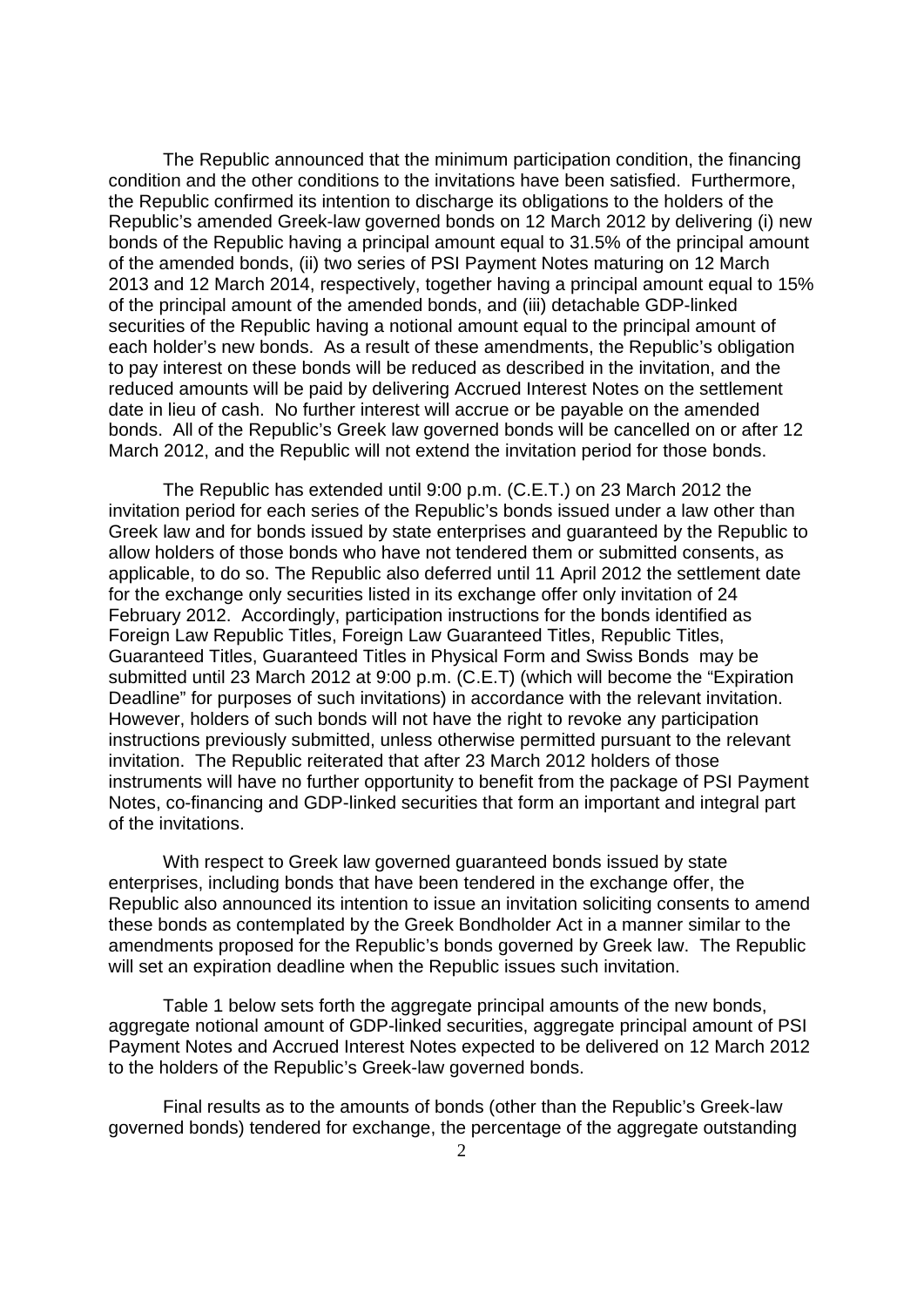principal amount of each series of such bonds that consented to or that rejected the proposed amendments, if any, to such bonds, and the aggregate principal amounts of new bonds, GDP-linked securities, PSI Payment Notes and Accrued Interest Notes to be delivered to holders of such bonds will be announced as soon as practicable after the expiration deadline, which has been extended to 23 March 2012.

Deutsche Bank AG, London Branch, and HSBC Bank plc act as closing agents for the invitations made outside the United States, and Bondholder Communications Group LLC and Hellenic Exchanges, S.A. act as the joint Information, Exchange and Tabulation Agent.

The full terms of each invitation have been made available in electronic form only through www.greekbonds.gr. In order to participate in an invitation, holders will need to comply with the procedures and offer and distribution restrictions described in the Republic's related invitation memorandum available online at www.greekbonds.gr. The Republic reserves the right at its option and its sole discretion at any time before acceptance by it of any securities subject to the invitations to extend the deadline for, re-open or amend any invitation for any series of securities subject to the invitations, delay the acceptance of any participation instructions or withdraw any invitation.

## **Exhibits**



*No offer or invitation to acquire or exchange any securities is being made pursuant to this announcement in any jurisdiction. Nothing in this announcement constitutes an invitation to participate in any of the transactions referred to in this announcement which have only been made through an invitation memorandum made available by the Hellenic Republic. The terms and conditions of the transactions referred to in this announcement are as set out in the related invitation memorandum. Invitations to participate in the transaction referred to herein have only been made to holders who are eligible to participate in accordance with all applicable laws and the offer and distribution restrictions included in the related invitation memorandum.* 

*This announcement does not constitute an offer of securities for sale in the United States, Australia, Canada or Japan or elsewhere by the Hellenic Republic or any other sovereign or any other entity. Any securities that are ultimately offered pursuant to the invitations referred to herein will not be registered under the U.S. Securities Act of 1933, as amended (the "Securities Act"), and may not be offered or sold in the United States or to U.S. persons absent registration or an exemption from the registration requirements of the Securities Act. Any offer of securities has been made only by means of an invitation memorandum made available by the Hellenic Republic to persons eligible to receive the invitation memorandum and the offer of securities made therein.* 

*This announcement and the information contained herein may not be distributed or sent into the United States, and should not be distributed to United States persons or to publications with a general circulation in the United States. All dealers effecting transactions in the United States in any of the securities delivered by the Hellenic Republic pursuant to an invitation memorandum may be required to deliver a prospectus relating to such securities for 40 days after the settlement date.*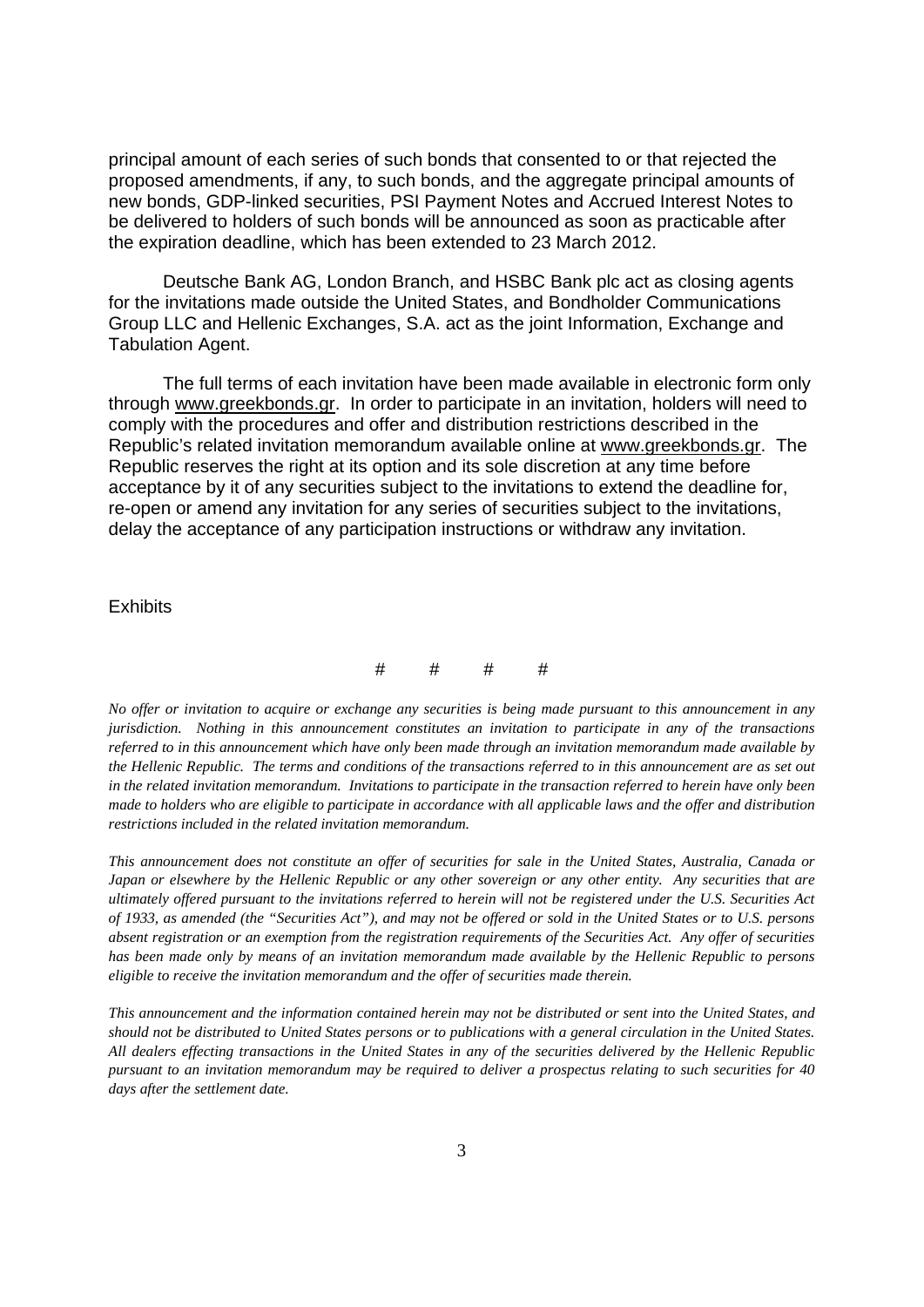*This announcement is not an offer to exchange, or a solicitation to invest in, securities issued or guaranteed by the Hellenic Republic addressed to any investor resident or located in Switzerland. Investors located in Switzerland may deliver proxies in respect of the consent solicitation (but may not participate in any exchange offer) to which this announcement relates in accordance with the procedures described in the related invitation memorandum.* 

*This announcement is only being distributed to and is only directed at, and an invitation memorandum may only be distributed directly or indirectly (i) in Austria to qualified investors, (ii) in Belgium to qualified investors acting for their own account, (iii) in France to persons licensed to provide portfolio management investment services for the account of third parties and qualified investors investing for their own accounts, (iv) in the Grand Duchy of Luxembourg to qualified investors, (v) in Spain to qualified investors, (vi) in the United Kingdom to investment professionals, high net worth companies and any other person to whom this announcement may lawfully be communicated under the laws of the United Kingdom.* 

*The distribution of this announcement in certain other jurisdictions may also be restricted by law. Persons into whose possession this announcement comes are required by the Hellenic Republic to inform themselves about and to observe any such restrictions. This announcement does not constitute an offer to buy or a solicitation of an offer to sell securities, and tenders of securities pursuant to this announcement will not be accepted by or on behalf of the Hellenic Republic.*